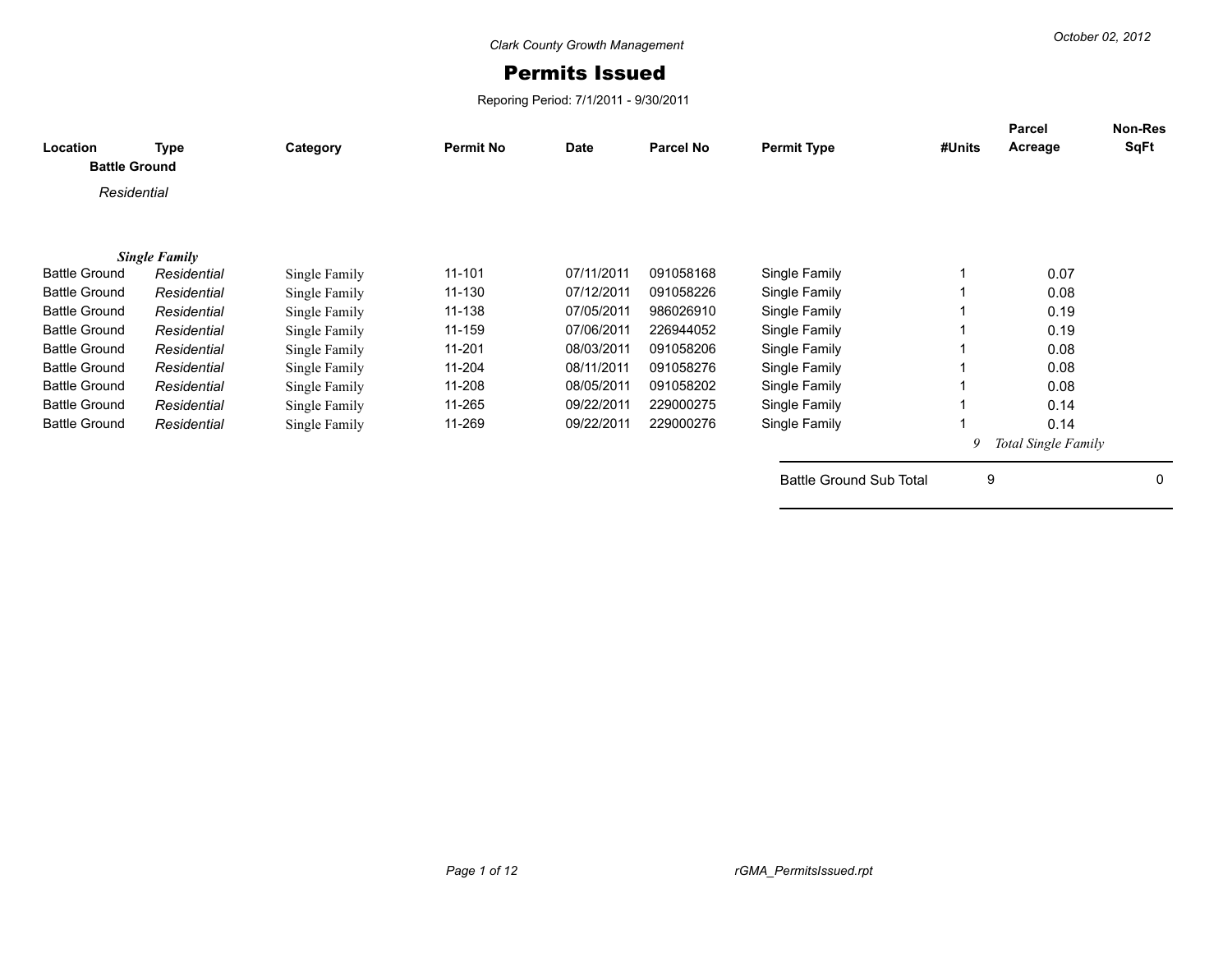| Location<br>Camas | <b>Type</b>          | Category         | <b>Permit No</b> | <b>Date</b> | <b>Parcel No</b> | <b>Permit Type</b>      | #Units | Parcel<br>Acreage           | Non-Res<br><b>SqFt</b> |
|-------------------|----------------------|------------------|------------------|-------------|------------------|-------------------------|--------|-----------------------------|------------------------|
|                   | Non-Residential      |                  |                  |             |                  |                         |        |                             |                        |
| Camas             | Non-Residential      | Other Commercial | 201164           | 07/07/2011  | 172972000        | <b>Other Commercial</b> |        | 2.50                        | 6,158                  |
| Camas             | Non-Residential      | Other Commercial | 201165           | 08/23/2011  | 123207000        | <b>Other Commercial</b> |        | 11.98                       | 80,428                 |
| Camas             | Non-Residential      | Other Commercial | 201166           | 09/28/2011  | 087440000        | <b>Other Commercial</b> |        | 0.51                        | 180                    |
|                   |                      |                  |                  |             |                  | Camas Sub Total         |        |                             | 86,766                 |
| <b>Camas UGA</b>  |                      |                  |                  |             |                  |                         |        |                             |                        |
| Residential       |                      |                  |                  |             |                  |                         |        |                             |                        |
|                   | <b>Single Family</b> |                  |                  |             |                  |                         |        |                             |                        |
| Camas UGA         | Residential          | Single Family    | SFR2011-00229    | 08/10/2011  | 125662142        | Single Family           |        | 0.32<br>Total Single Family |                        |
|                   |                      |                  |                  |             |                  | Camas UGA Sub Total     | 1      |                             | $\mathbf 0$            |
|                   |                      |                  |                  |             |                  |                         |        |                             |                        |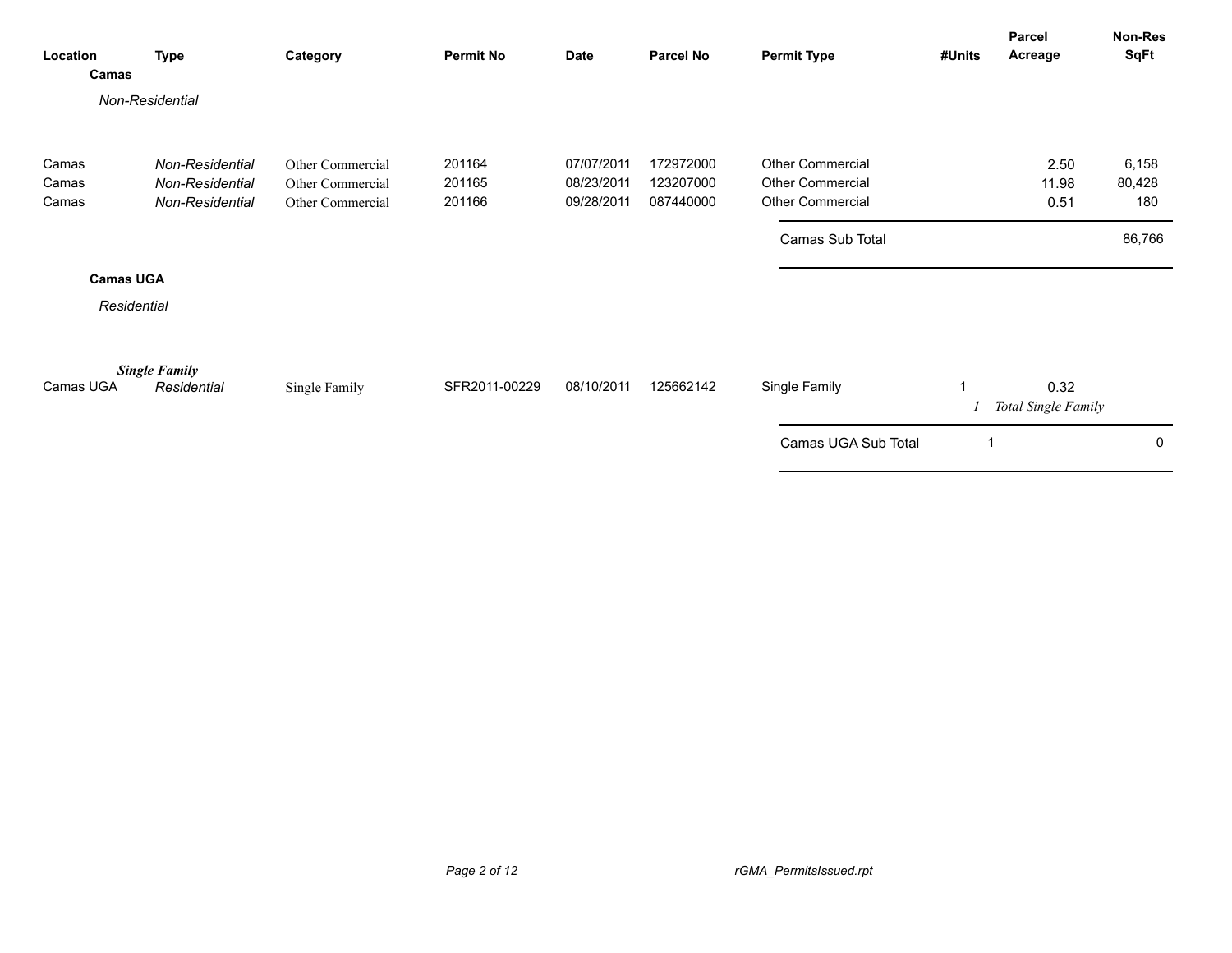| Location<br><b>La Center UGA</b>          | <b>Type</b>                                        | Category                       | <b>Permit No</b>               | Date                     | <b>Parcel No</b>       | <b>Permit Type</b>             | #Units         | Parcel<br>Acreage                     | <b>Non-Res</b><br><b>SqFt</b> |
|-------------------------------------------|----------------------------------------------------|--------------------------------|--------------------------------|--------------------------|------------------------|--------------------------------|----------------|---------------------------------------|-------------------------------|
| Residential                               |                                                    |                                |                                |                          |                        |                                |                |                                       |                               |
| La Center UG <sub>/</sub><br>La Center UG | <b>Single Family</b><br>Residential<br>Residential | Single Family<br>Single Family | SFR2011-00212<br>SFR2011-00242 | 07/29/2011<br>09/07/2011 | 986028829<br>986027897 | Single Family<br>Single Family |                | 1.05<br>5.26<br>2 Total Single Family |                               |
|                                           |                                                    |                                |                                |                          |                        | La Center UGA Sub Total        | $\overline{2}$ |                                       | 0                             |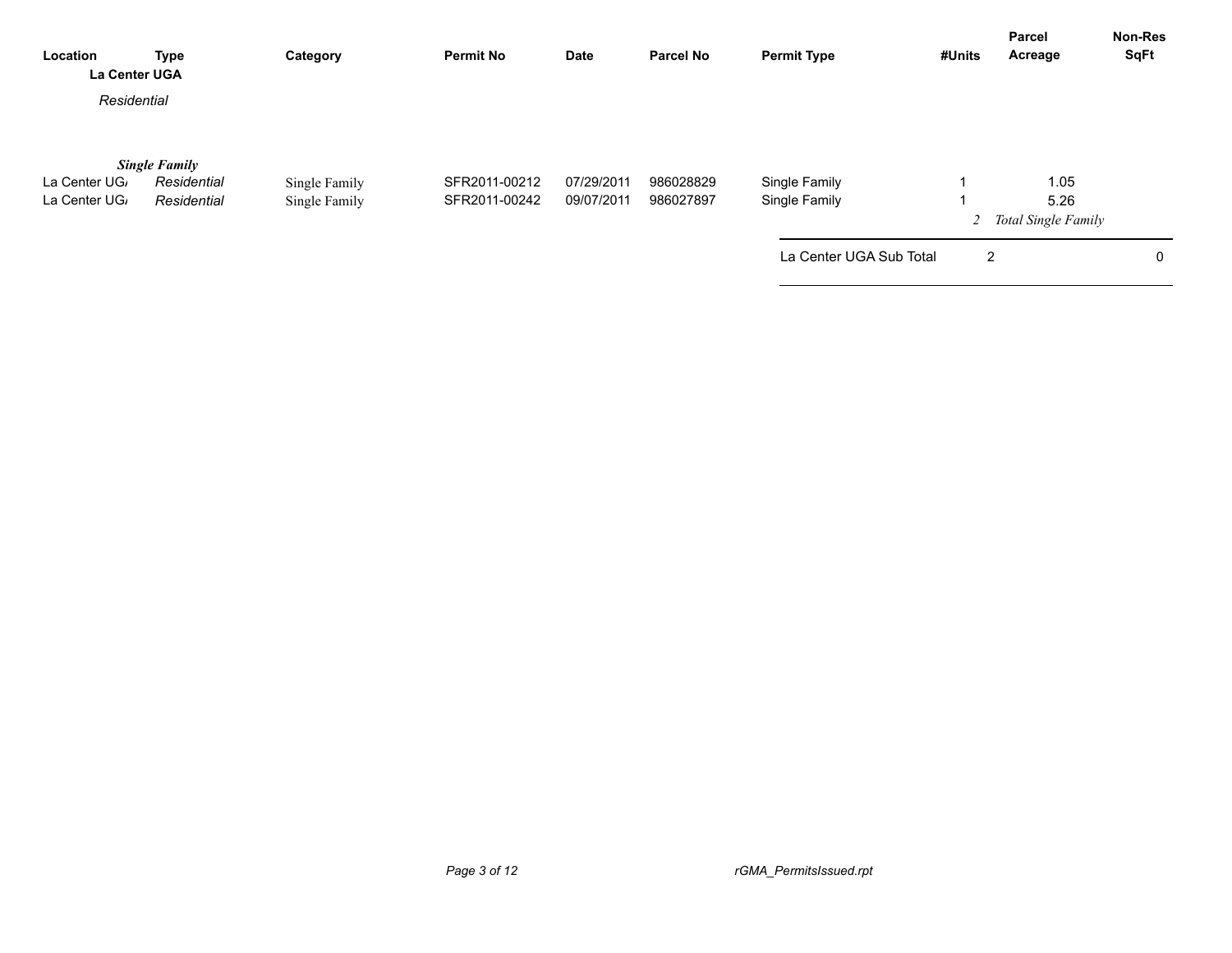| Location<br>Ridgefield | <b>Type</b>          | Category      | <b>Permit No</b> | Date       | <b>Parcel No</b> | <b>Permit Type</b>          | #Units | Parcel<br>Acreage          | <b>Non-Res</b><br><b>SqFt</b> |
|------------------------|----------------------|---------------|------------------|------------|------------------|-----------------------------|--------|----------------------------|-------------------------------|
|                        | Residential          |               |                  |            |                  |                             |        |                            |                               |
|                        | <b>Single Family</b> |               |                  |            |                  |                             |        |                            |                               |
| Ridgefield             | Residential          | Single Family | BLD-11-0069      | 07/26/2011 | 986026134        | Single Family               |        | 0.13                       |                               |
| Ridgefield             | Residential          | Single Family | BLD-11-0072      | 07/20/2011 | 986027669        | Single Family               |        | 0.08                       |                               |
| Ridgefield             | Residential          | Single Family | BLD-11-0073      | 07/18/2011 | 986027670        | Single Family               |        | 0.08                       |                               |
| Ridgefield             | Residential          | Single Family | BLD-11-0076      | 09/06/2011 | 068318146        | Single Family               |        | 0.19                       |                               |
| Ridgefield             | Residential          | Single Family | BLD-11-0085      | 08/23/2011 | 986028165        | Single Family               |        | 0.13                       |                               |
|                        |                      |               |                  |            |                  |                             |        | <b>Total Single Family</b> |                               |
|                        |                      |               |                  |            |                  | <b>Ridgefield Sub Total</b> | 5      |                            | 0                             |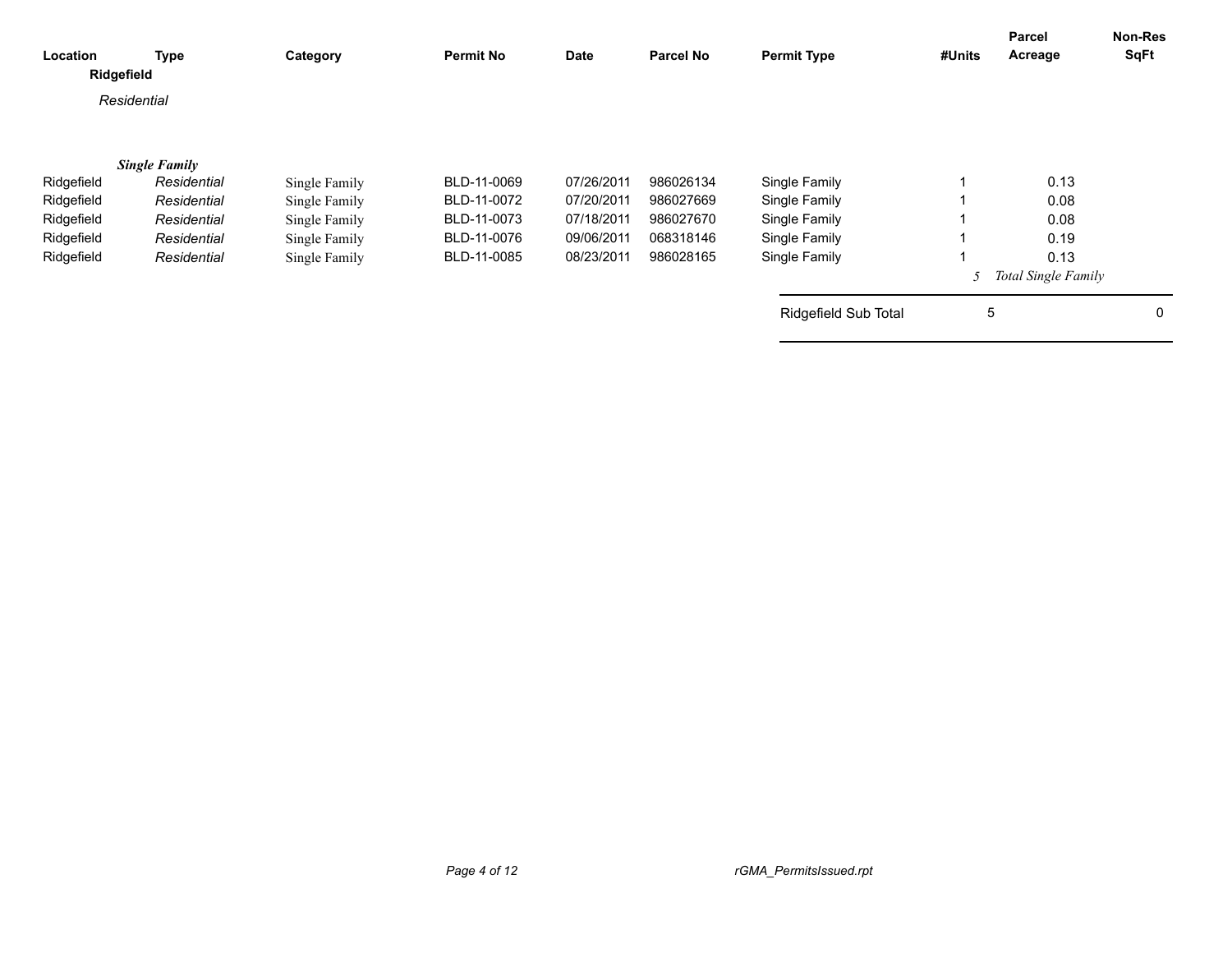| Location    | <b>Type</b>          | Category                 | <b>Permit No</b> | <b>Date</b> | <b>Parcel No</b> | <b>Permit Type</b>       | #Units | Parcel<br>Acreage  | Non-Res<br><b>SqFt</b> |
|-------------|----------------------|--------------------------|------------------|-------------|------------------|--------------------------|--------|--------------------|------------------------|
| Vancouver   |                      |                          |                  |             |                  |                          |        |                    |                        |
|             | Non-Residential      |                          |                  |             |                  |                          |        |                    |                        |
|             |                      |                          |                  |             |                  |                          |        |                    |                        |
|             |                      |                          |                  |             |                  |                          |        |                    |                        |
| Vancouver   | Non-Residential      | <b>Commercial Retail</b> | COM2011-00325    | 08/24/2011  | 164130000        | <b>Commercial Retail</b> |        | 1.23               | 723                    |
| Vancouver   | Non-Residential      | Commercial Retail        | COM2011-00347    | 09/28/2011  | 126454002        | <b>Commercial Retail</b> |        | 1.11               | 25,000                 |
| Vancouver   | Non-Residential      | Commercial Retail        | COM2011-00348    | 09/28/2011  | 986029206        | <b>Commercial Retail</b> |        | 0.64               | 10,494                 |
| Vancouver   | Non-Residential      | Industrial               | COM2011-00134    | 07/11/2011  | 152167000        | Industrial               |        | 45.92              | 348,474                |
| Vancouver   | Non-Residential      | Industrial               | COM2011-00220    | 09/06/2011  | 147389000        | Industrial               |        | 8.90               | 26,504                 |
| Vancouver   | Non-Residential      | Industrial               | COM2011-00340    | 09/22/2011  | 031049000        | Industrial               |        | 2.74               | 6,720                  |
| Vancouver   | Non-Residential      | Office                   | COM2011-00133    | 07/11/2011  | 152167000        | Office                   |        | 45.92              | 20,000                 |
| Vancouver   | Non-Residential      | Office                   | COM2011-00219    | 07/21/2011  | 033832005        | Office                   |        | 1.00               | 18,000                 |
| Vancouver   | Non-Residential      | Office                   | COM2011-00405    | 09/28/2011  | 037910168        | Office                   |        | 3.04               | 300                    |
| Vancouver   | Non-Residential      | Other Commercial         | COM2011-00239    | 09/07/2011  | 111011002        | <b>Other Commercial</b>  |        | 2.89               | 75,759                 |
| Vancouver   | Non-Residential      | Other Commercial         | COM2011-00267    | 08/01/2011  | 059115064        | <b>Other Commercial</b>  |        | 1.98               | 432                    |
| Vancouver   | Non-Residential      | Other Commercial         | COM2011-00334    | 09/22/2011  | 031049000        | <b>Other Commercial</b>  |        | 2.74               | 7,200                  |
| Vancouver   | Non-Residential      | Other Commercial         | COM2011-00341    | 09/22/2011  | 031049000        | <b>Other Commercial</b>  |        | 2.74               | 7,200                  |
| Vancouver   | Non-Residential      | Other Commercial         | COM2011-00342    | 09/22/2011  | 031049000        | Other Commercial         |        | 2.74               | 7,200                  |
| Vancouver   | Non-Residential      | Other Commercial         | COM2011-00343    | 09/22/2011  | 031049000        | <b>Other Commercial</b>  |        | 2.74               | 4,320                  |
| Residential |                      |                          |                  |             |                  |                          |        |                    |                        |
|             |                      |                          |                  |             |                  |                          |        |                    |                        |
|             |                      |                          |                  |             |                  |                          |        |                    |                        |
|             | <b>Multi-Family</b>  |                          |                  |             |                  |                          |        |                    |                        |
| Vancouver   | Residential          | Multi-Family             | MFR2010-00203    | 09/08/2011  | 012773000        | Multi-Family             | 4      | 0.18               |                        |
| Vancouver   | Residential          | Multi-Family             | MFR2011-00100    | 07/22/2011  | 029343000        | Multi-Family             | 4      | 0.35               |                        |
|             |                      |                          |                  |             |                  |                          |        | Total Multi-Family |                        |
|             | <b>Single Family</b> |                          |                  |             |                  |                          |        |                    |                        |
| Vancouver   | Residential          | Single Family            | SFR2010-00109    | 08/04/2011  | 166862005        | Single Family            | 1      | 0.28               |                        |
| Vancouver   | Residential          | Single Family            | SFR2011-00017    | 08/10/2011  | 109951006        | Single Family            | 1      | 0.14               |                        |
| Vancouver   | Residential          | Single Family            | SFR2011-00038    | 08/26/2011  | 035170000        | Single Family            | 1      | 0.15               |                        |
| Vancouver   | Residential          | Single Family            | SFR2011-00045    | 07/14/2011  | 177497068        | Single Family            | 1      | 0.06               |                        |
| Vancouver   | Residential          | Single Family            | SFR2011-00046    | 07/14/2011  | 177497070        | Single Family            | 1      | 0.06               |                        |
| Vancouver   | Residential          | Single Family            | SFR2011-00050    | 07/14/2011  | 177497040        | Single Family            |        | 0.06               |                        |
| Vancouver   | Residential          | Single Family            | SFR2011-00052    | 07/26/2011  | 149752031        | Single Family            | 1      | 0.06               |                        |
| Vancouver   | Residential          | Single Family            | SFR2011-00054    | 07/07/2011  | 126694008        | Single Family            | 1      | 0.18               |                        |
| Vancouver   | Residential          | Single Family            | SFR2011-00055    | 07/15/2011  | 177258039        | Single Family            |        | 0.19               |                        |
| Vancouver   | Residential          | Single Family            | SFR2011-00056    | 08/12/2011  | 109951002        | Single Family            |        | 0.16               |                        |
| Vancouver   | Residential          | Single Family            | SFR2011-00057    | 07/14/2011  | 109730084        | Single Family            |        | 0.13               |                        |
| Vancouver   | Residential          | Single Family            | SFR2011-00058    | 08/05/2011  | 167048000        | Single Family            |        | 0.24               |                        |
| Vancouver   | Residential          | Single Family            | SFR2011-00059    | 08/12/2011  | 110188016        | Single Family            | 1      | 0.17               |                        |
|             |                      |                          |                  |             |                  |                          |        |                    |                        |

*Page 5 of 12 rGMA\_PermitsIssued.rpt*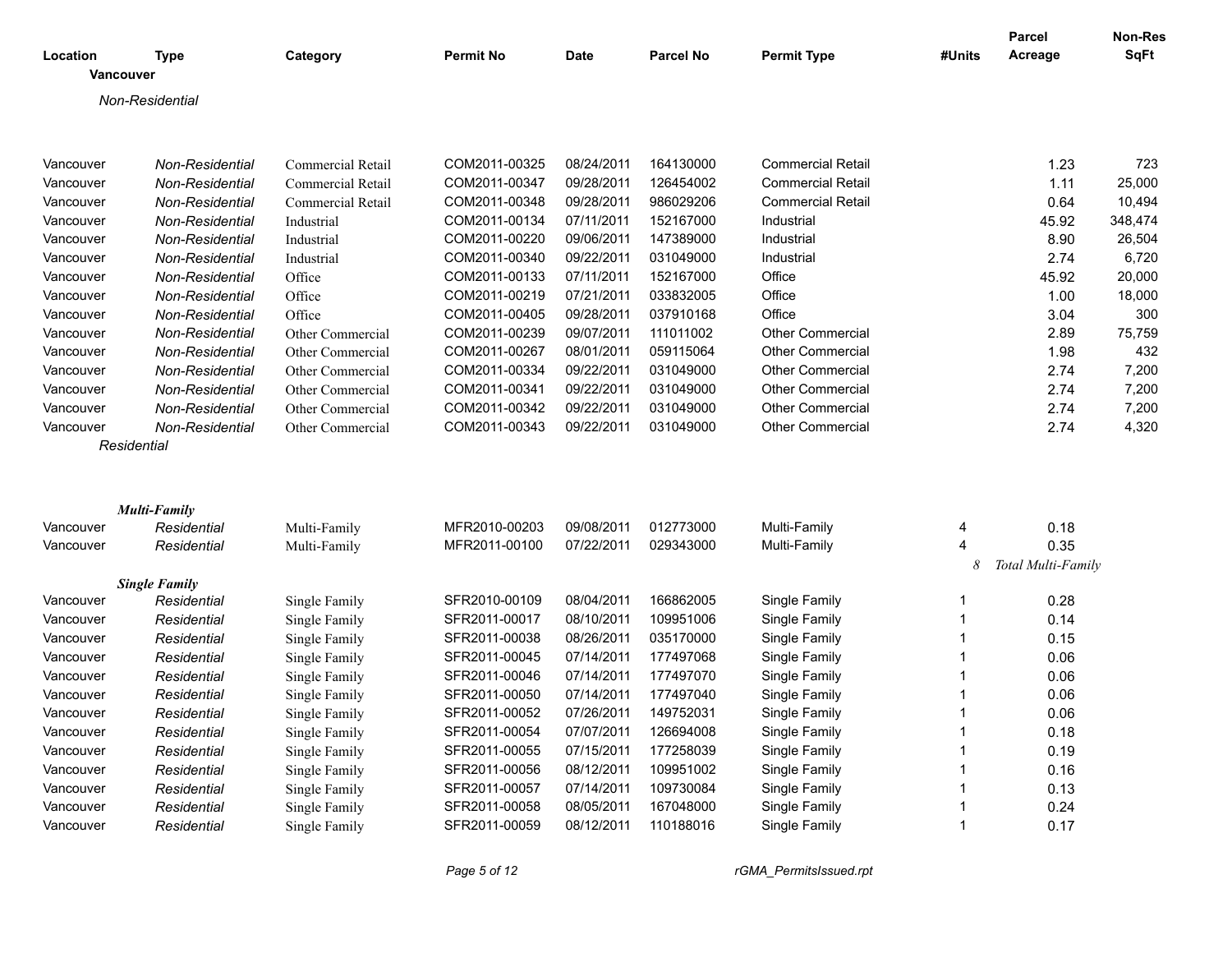|                          |                                     |                  |                                    |                      |                  |                         |                 | <b>Parcel</b>          | Non-Res     |
|--------------------------|-------------------------------------|------------------|------------------------------------|----------------------|------------------|-------------------------|-----------------|------------------------|-------------|
| Location<br>Vancouver    | <b>Type</b>                         | Category         | <b>Permit No</b>                   | Date                 | <b>Parcel No</b> | <b>Permit Type</b>      | #Units          | Acreage                | <b>SqFt</b> |
| Residential              |                                     |                  |                                    |                      |                  |                         |                 |                        |             |
|                          |                                     |                  |                                    |                      |                  |                         |                 |                        |             |
|                          |                                     |                  |                                    |                      |                  |                         |                 |                        |             |
| Vancouver                | <b>Single Family</b><br>Residential | Single Family    | SFR2011-00060                      | 09/08/2011           | 126737000        | Single Family           |                 | 0.34                   |             |
| Vancouver                | Residential                         | Single Family    | SFR2011-00061                      | 09/19/2011           | 164038004        | Single Family           |                 | 0.11                   |             |
| Vancouver                | Residential                         | Single Family    | SFR2011-00062                      | 09/28/2011           | 164786030        | Single Family           |                 | 0.31                   |             |
| Vancouver                | Residential                         | Single Family    | SFR2011-00064                      | 09/14/2011           | 986026819        | Single Family           |                 | 0.17                   |             |
| Vancouver                | Residential                         |                  | SFR2011-00065                      | 09/20/2011           | 109730018        | Single Family           |                 | 0.10                   |             |
|                          |                                     | Single Family    | SFR2011-00067                      | 08/19/2011           | 048620000        | Single Family           |                 |                        |             |
| Vancouver                | Residential                         | Single Family    | SFR2011-00069                      | 09/20/2011           | 109730110        |                         |                 | 1.23<br>0.09           |             |
| Vancouver                | Residential                         | Single Family    |                                    | 09/26/2011           | 162707144        | Single Family           |                 |                        |             |
| Vancouver                | Residential                         | Single Family    | SFR2011-00070                      |                      | 164915004        | Single Family           |                 | 0.10<br>0.14           |             |
| Vancouver                | Residential                         | Single Family    | SFR2011-00071                      | 09/29/2011           |                  | Single Family           |                 |                        |             |
|                          |                                     |                  |                                    |                      |                  |                         |                 | 22 Total Single Family |             |
|                          |                                     |                  |                                    |                      |                  | Vancouver Sub Total     | 30 <sub>o</sub> |                        | 558,326     |
|                          |                                     |                  |                                    |                      |                  |                         |                 |                        |             |
|                          |                                     |                  |                                    |                      |                  |                         |                 |                        |             |
|                          | <b>Vancouver UGA</b>                |                  |                                    |                      |                  |                         |                 |                        |             |
|                          | Non-Residential                     |                  |                                    |                      |                  |                         |                 |                        |             |
|                          |                                     |                  |                                    |                      |                  |                         |                 |                        |             |
|                          |                                     |                  |                                    |                      |                  |                         |                 |                        |             |
| Vancouver UG             | <b>Non-Residential</b>              | Institutional    | COM2011-00194                      | 09/16/2011           | 189038000        | Institutional           |                 | 3.17                   | 760         |
| Vancouver UG             | Non-Residential                     | Other Commercial | COM2011-00122                      | 09/09/201            | 119561000        | Other Commercial        |                 | 1.16                   | 7,149       |
| Vancouver UG             | Non-Residential                     | Other Commercial | COM2011-00145                      | 09/23/2011           | 119561000        | <b>Other Commercial</b> |                 | 1.16                   | 600         |
| Residential              |                                     |                  |                                    |                      |                  |                         |                 |                        |             |
|                          |                                     |                  |                                    |                      |                  |                         |                 |                        |             |
|                          |                                     |                  |                                    |                      |                  |                         |                 |                        |             |
|                          |                                     |                  |                                    |                      |                  |                         |                 |                        |             |
|                          | <b>Multi-Family</b>                 |                  |                                    |                      |                  |                         |                 |                        | 1.48 AC     |
| Vancouver UG             | Residential                         | Multi-Family     | MFR2011-00001                      | 08/05/2011           | 149785000        | Multi-Family            | -9              | 1.48                   |             |
| Vancouver UG             | Residential                         | Multi-Family     | MFR2011-00002                      | 08/05/2011           | 149785000        | Multi-Family            | 16              | 1.48                   |             |
| Vancouver UG             | Residential                         | Multi-Family     | MFR2011-00003                      | 09/09/2011           | 119561000        | Multi-Family            |                 | 1.16                   |             |
| Vancouver UG             | Residential                         | Multi-Family     | MFR2011-00005                      | 09/23/2011           | 119561000        | Multi-Family            | 10              | 1.16                   |             |
| Vancouver UG Residential |                                     | Multi-Family     | MFR2011-00009                      | 09/09/2011 119561000 |                  | Multi-Family            |                 | 1.16                   |             |
| Vancouver UG             | Residential                         | Multi-Family     | MFR2011-00010                      | 09/23/2011           | 119561000        | Multi-Family            |                 | 1.16                   |             |
| Vancouver UG             | Residential                         | Multi-Family     | MFR2011-00015 09/09/2011           |                      | 119561000        | Multi-Family            |                 | 1.16                   |             |
| Vancouver UG             | Residential                         | Multi-Family     | MFR2011-00017 09/09/2011 119561000 |                      |                  | Multi-Family            |                 | 1.16                   |             |
| Vancouver UG             | Residential                         | Multi-Family     | MFR2011-00019                      | 09/23/2011           | 119561000        | Multi-Family            |                 | 1.16                   |             |
| Vancouver UG             | Residential                         | Multi-Family     | MFR2011-00022                      | 09/23/2011 119561000 |                  | Multi-Family            |                 | 1.16                   |             |
|                          |                                     |                  |                                    |                      |                  |                         |                 |                        |             |

*Page 6 of 12 rGMA\_PermitsIssued.rpt*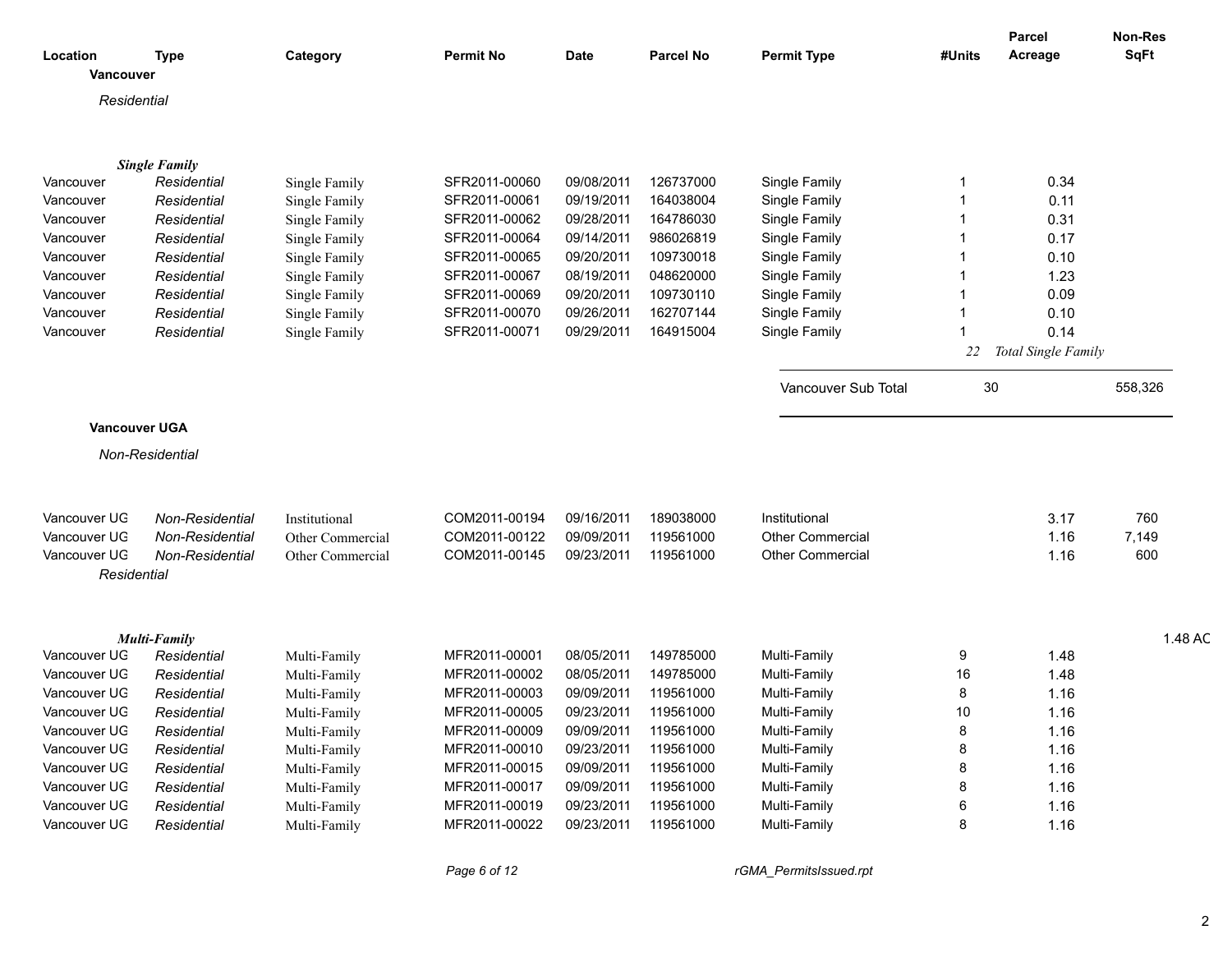| Location             | <b>Type</b>          | Category      | <b>Permit No</b> | <b>Date</b> | <b>Parcel No</b> | <b>Permit Type</b> | #Units         | Parcel<br>Acreage  | Non-Res<br><b>SqFt</b> |
|----------------------|----------------------|---------------|------------------|-------------|------------------|--------------------|----------------|--------------------|------------------------|
| <b>Vancouver UGA</b> |                      |               |                  |             |                  |                    |                |                    |                        |
| Residential          |                      |               |                  |             |                  |                    |                |                    |                        |
|                      |                      |               |                  |             |                  |                    |                |                    |                        |
|                      | <b>Multi-Family</b>  |               |                  |             |                  |                    |                |                    |                        |
| Vancouver UG         | Residential          | Multi-Family  | SFR2011-00203    | 08/22/2011  | 156690070        | Multi-Family       | $\mathbf 1$    | 0.05               |                        |
| Vancouver UG         | Residential          | Multi-Family  | SFR2011-00205    | 08/22/2011  | 156690072        | Multi-Family       | $\mathbf{1}$   | 0.04               |                        |
| Vancouver UG         | Residential          | Multi-Family  | SFR2011-00206    | 08/22/2011  | 156690074        | Multi-Family       | $\mathbf{1}$   | 0.04               |                        |
| Vancouver UG         | Residential          | Multi-Family  | SFR2011-00207    | 08/22/2011  | 156690076        | Multi-Family       | $\mathbf 1$    | 0.05               |                        |
|                      |                      |               |                  |             |                  |                    | 93             | Total Multi-Family |                        |
|                      | <b>Single Family</b> |               |                  |             |                  |                    |                |                    |                        |
| Vancouver UG         | Residential          | Additions     | RES2011-00326    | 08/22/2011  | 188287030        | Additions          | $\mathbf{1}$   | 0.14               |                        |
| Vancouver UG         | Residential          | Single Family | SFR2011-00090    | 09/09/2011  | 104967041        | Single Family      | $\mathbf{1}$   | 0.06               |                        |
| Vancouver UG         | Residential          | Single Family | SFR2011-00103    | 07/26/2011  | 187331032        | Single Family      | $\mathbf{1}$   | 0.56               |                        |
| Vancouver UG         | Residential          | Single Family | SFR2011-00110    | 07/22/2011  | 118259354        | Single Family      | $\mathbf{1}$   | 0.19               |                        |
| Vancouver UG         | Residential          | Single Family | SFR2011-00111    | 09/20/2011  | 098142088        | Single Family      | $\mathbf{1}$   | 0.20               |                        |
| Vancouver UG         | Residential          | Single Family | SFR2011-00126    | 07/29/2011  | 104070078        | Single Family      | $\mathbf{1}$   | 0.23               |                        |
| Vancouver UG         | Residential          | Single Family | SFR2011-00156    | 09/29/2011  | 105469234        | Single Family      | $\mathbf 1$    | 0.08               |                        |
| Vancouver UG         | Residential          | Single Family | SFR2011-00161    | 07/06/2011  | 986029232        | Single Family      | $\mathbf{1}$   | 0.12               |                        |
| Vancouver UG         | Residential          | Single Family | SFR2011-00162    | 07/06/2011  | 986029233        | Single Family      | $\mathbf{1}$   | 0.12               |                        |
| Vancouver UG         | Residential          | Single Family | SFR2011-00163    | 07/06/2011  | 986029234        | Single Family      | $\mathbf{1}$   | 0.12               |                        |
| Vancouver UG         | Residential          | Single Family | SFR2011-00164    | 07/06/2011  | 986029235        | Single Family      | $\mathbf{1}$   | 0.12               |                        |
| Vancouver UG         | Residential          | Single Family | SFR2011-00165    | 07/06/2011  | 986029236        | Single Family      | $\mathbf{1}$   | 0.12               |                        |
| Vancouver UG         | Residential          | Single Family | SFR2011-00166    | 07/06/2011  | 986029237        | Single Family      | $\mathbf{1}$   | 0.12               |                        |
| Vancouver UG         | Residential          | Single Family | SFR2011-00167    | 07/06/2011  | 986029238        | Single Family      | $\mathbf{1}$   | 0.12               |                        |
| Vancouver UG         | Residential          | Single Family | SFR2011-00168    | 07/06/2011  | 986029239        | Single Family      | $\mathbf{1}$   | 0.12               |                        |
| Vancouver UG         | Residential          | Single Family | SFR2011-00172    | 07/01/2011  | 181909010        | Single Family      | $\mathbf{1}$   | 1.28               |                        |
| Vancouver UG         | Residential          | Single Family | SFR2011-00175    | 09/29/2011  | 105469230        | Single Family      | $\mathbf{1}$   | 0.07               |                        |
| Vancouver UG         | Residential          | Single Family | SFR2011-00176    | 09/29/2011  | 105469232        | Single Family      | $\mathbf{1}$   | 0.08               |                        |
| Vancouver UG         | Residential          | Single Family | SFR2011-00180    | 07/13/2011  | 188944060        | Single Family      | $\mathbf{1}$   | 0.15               |                        |
| Vancouver UG         | Residential          | Single Family | SFR2011-00182    | 08/03/2011  | 186193002        | Single Family      | $\mathbf 1$    | 0.21               |                        |
| Vancouver UG         | Residential          | Single Family | SFR2011-00183    | 07/22/2011  | 986026019        | Single Family      | $\mathbf{1}$   | 0.23               |                        |
| Vancouver UG         | Residential          | Single Family | SFR2011-00184    | 07/22/2011  | 986026021        | Single Family      | $\mathbf{1}$   | 0.13               |                        |
| Vancouver UG         | Residential          | Single Family | SFR2011-00185    | 07/18/2011  | 986026022        | Single Family      | $\mathbf{1}$   | 0.13               |                        |
| Vancouver UG         | Residential          | Single Family | SFR2011-00186    | 07/15/2011  | 986025862        | Single Family      | $\mathbf{1}$   | 0.17               |                        |
| Vancouver UG         | Residential          | Single Family | SFR2011-00187    | 07/15/2011  | 986025864        | Single Family      | $\mathbf 1$    | 0.16               |                        |
| Vancouver UG         | Residential          | Single Family | SFR2011-00188    | 07/18/2011  | 986026023        | Single Family      | $\mathbf 1$    | 0.14               |                        |
| Vancouver UG         | Residential          | Single Family | SFR2011-00189    | 07/21/2011  | 187946104        | Single Family      | $\overline{1}$ | 0.07               |                        |
| Vancouver UG         | Residential          | Single Family | SFR2011-00191    | 07/20/2011  | 188287030        | Single Family      | $\mathbf 1$    | 0.14               |                        |
| Vancouver UG         | Residential          | Single Family | SFR2011-00192    | 07/08/2011  | 189492022        | Single Family      | $\mathbf 1$    | 0.15               |                        |
|                      |                      |               |                  |             |                  |                    |                |                    |                        |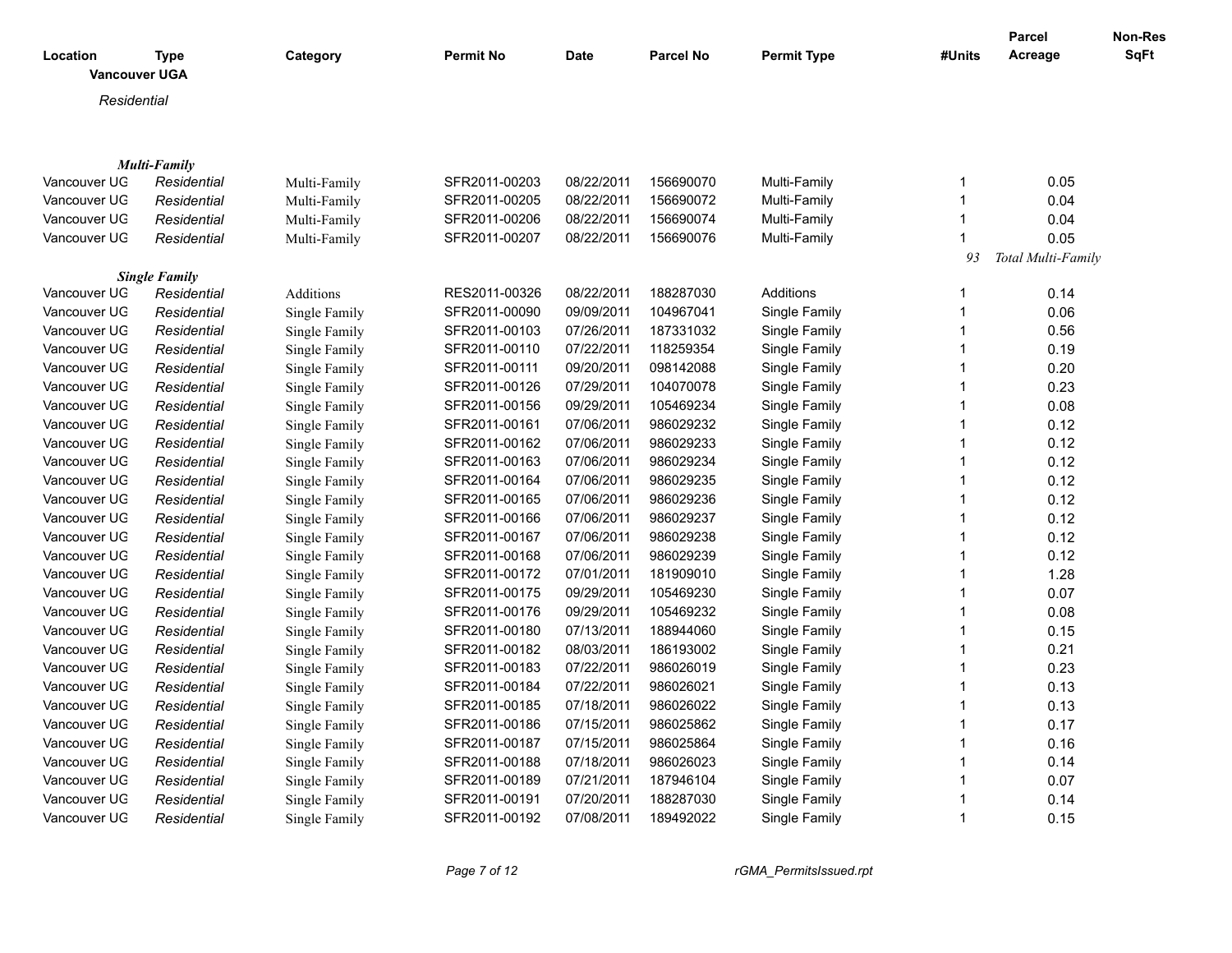|              |                                     |               |                  |             |                  |                    |              | <b>Parcel</b> | Non-Res |
|--------------|-------------------------------------|---------------|------------------|-------------|------------------|--------------------|--------------|---------------|---------|
| Location     | <b>Type</b><br><b>Vancouver UGA</b> | Category      | <b>Permit No</b> | <b>Date</b> | <b>Parcel No</b> | <b>Permit Type</b> | #Units       | Acreage       | SqFt    |
|              |                                     |               |                  |             |                  |                    |              |               |         |
| Residential  |                                     |               |                  |             |                  |                    |              |               |         |
|              |                                     |               |                  |             |                  |                    |              |               |         |
|              |                                     |               |                  |             |                  |                    |              |               |         |
|              | <b>Single Family</b>                |               |                  |             |                  |                    |              |               |         |
| Vancouver UG | Residential                         | Single Family | SFR2011-00193    | 07/08/2011  | 187946026        | Single Family      | 1            | 0.06          |         |
| Vancouver UG | Residential                         | Single Family | SFR2011-00196    | 07/08/2011  | 181677120        | Single Family      | $\mathbf{1}$ | 0.12          |         |
| Vancouver UG | Residential                         | Single Family | SFR2011-00197    | 07/13/2011  | 148319000        | Single Family      | 1            | 0.29          |         |
| Vancouver UG | Residential                         | Single Family | SFR2011-00200    | 07/22/2011  | 188997008        | Single Family      | 1            | 0.16          |         |
| Vancouver UG | Residential                         | Single Family | SFR2011-00202    | 07/29/2011  | 104352026        | Single Family      | $\mathbf{1}$ | 0.36          |         |
| Vancouver UG | Residential                         | Single Family | SFR2011-00208    | 07/27/2011  | 154210004        | Single Family      | 1            | 0.24          |         |
| Vancouver UG | Residential                         | Single Family | SFR2011-00209    | 09/22/2011  | 986028866        | Single Family      | 1            | 0.18          |         |
| Vancouver UG | Residential                         | Single Family | SFR2011-00210    | 09/06/2011  | 156435152        | Single Family      | 1            | 0.12          |         |
| Vancouver UG | Residential                         | Single Family | SFR2011-00211    | 09/09/2011  | 104967042        | Single Family      | $\mathbf{1}$ | 0.06          |         |
| Vancouver UG | Residential                         | Single Family | SFR2011-00213    | 07/25/2011  | 181677014        | Single Family      | 1            | 0.12          |         |
| Vancouver UG | Residential                         | Single Family | SFR2011-00215    | 07/25/2011  | 986028346        | Single Family      | $\mathbf{1}$ | 0.13          |         |
| Vancouver UG | Residential                         | Single Family | SFR2011-00217    | 08/01/2011  | 156442094        | Single Family      | $\mathbf{1}$ | 0.19          |         |
| Vancouver UG | Residential                         | Single Family | SFR2011-00218    | 07/21/2011  | 183302000        | Single Family      | $\mathbf{1}$ | 5.88          |         |
| Vancouver UG | Residential                         | Single Family | SFR2011-00222    | 07/28/2011  | 986026014        | Single Family      | $\mathbf{1}$ | 0.13          |         |
| Vancouver UG | Residential                         | Single Family | SFR2011-00223    | 08/01/2011  | 119575023        | Single Family      | 1            | 0.11          |         |
| Vancouver UG | Residential                         | Single Family | SFR2011-00224    | 08/02/2011  | 104530154        | Single Family      | $\mathbf{1}$ | 0.24          |         |
| Vancouver UG | Residential                         | Single Family | SFR2011-00225    | 09/29/2011  | 146670000        | Single Family      | $\mathbf{1}$ | 2.00          |         |
| Vancouver UG | Residential                         | Single Family | SFR2011-00227    | 08/01/2011  | 986026499        | Single Family      | $\mathbf{1}$ | 0.23          |         |
| Vancouver UG | Residential                         | Single Family | SFR2011-00228    | 08/03/2011  | 986028862        | Single Family      | 1            | 0.21          |         |
| Vancouver UG | Residential                         | Single Family | SFR2011-00230    | 08/08/2011  | 986028347        | Single Family      | $\mathbf{1}$ | 0.12          |         |
| Vancouver UG | Residential                         | Single Family | SFR2011-00235    | 08/10/2011  | 986025992        | Single Family      | $\mathbf{1}$ | 0.14          |         |
| Vancouver UG | Residential                         | Single Family | SFR2011-00237    | 08/30/2011  | 186197016        | Single Family      | $\mathbf{1}$ | 0.25          |         |
| Vancouver UG | Residential                         | Single Family | SFR2011-00238    | 08/16/2011  | 200607016        | Single Family      | 1            | 0.30          |         |
| Vancouver UG | Residential                         | Single Family | SFR2011-00239    | 08/18/2011  | 181677130        | Single Family      | $\mathbf{1}$ | 0.15          |         |
| Vancouver UG | Residential                         | Single Family | SFR2011-00240    | 09/21/2011  | 986026110        | Single Family      | $\mathbf{1}$ | 0.50          |         |
| Vancouver UG | Residential                         | Single Family | SFR2011-00245    | 09/01/2011  | 104070074        | Single Family      | $\mathbf{1}$ | 0.24          |         |
| Vancouver UG | Residential                         | Single Family | SFR2011-00246    | 08/26/2011  | 986026508        | Single Family      | 1            | 0.23          |         |
| Vancouver UG | Residential                         | Single Family | SFR2011-00250    | 09/15/2011  | 105459005        | Single Family      | $\mathbf{1}$ | 1.26          |         |
| Vancouver UG | Residential                         | Single Family | SFR2011-00255    | 09/13/2011  | 104280009        | Single Family      | 1            | 0.14          |         |
|              |                                     |               |                  |             | 986026060        | Single Family      | $\mathbf{1}$ |               |         |
| Vancouver UG | Residential                         | Single Family | SFR2011-00256    | 09/19/2011  | 200607060        | Single Family      | 1            | 0.17<br>0.21  |         |
| Vancouver UG | Residential                         | Single Family | SFR2011-00257    | 09/09/2011  |                  |                    | $\mathbf{1}$ |               |         |
| Vancouver UG | Residential                         | Single Family | SFR2011-00260    | 08/31/2011  | 145043002        | Single Family      | 1            | 0.14          |         |
| Vancouver UG | Residential                         | Single Family | SFR2011-00263    | 09/07/2011  | 108160032        | Single Family      |              | 0.13          |         |
| Vancouver UG | Residential                         | Single Family | SFR2011-00268    | 09/23/2011  | 986025859        | Single Family      | 1            | 0.13          |         |
| Vancouver UG | Residential                         | Single Family | SFR2011-00269    | 09/20/2011  | 187946106        | Single Family      | $\mathbf{1}$ | 0.06          |         |

*Page 8 of 12 rGMA\_PermitsIssued.rpt*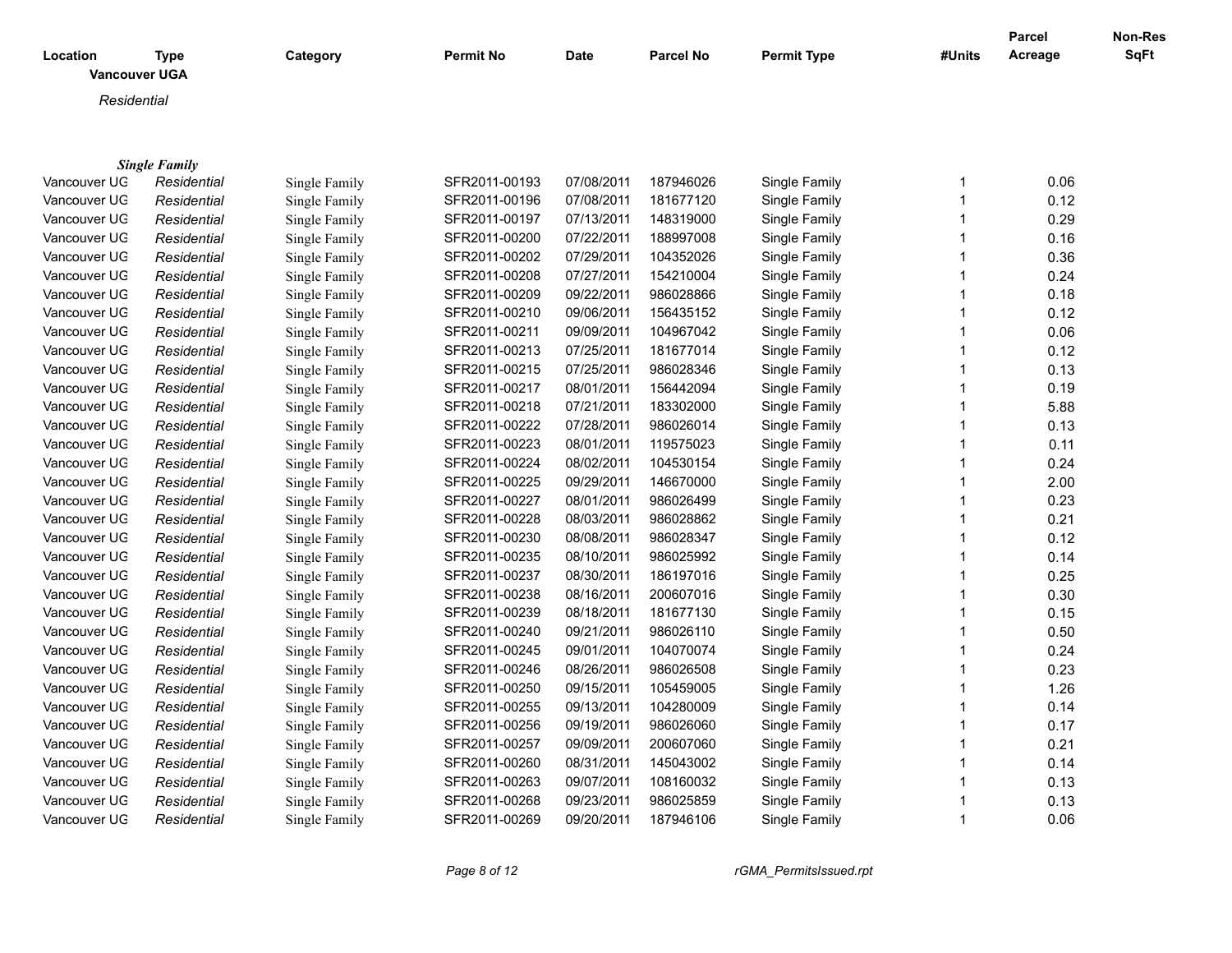| Location<br><b>Vancouver UGA</b> | <b>Type</b>          | Category      | <b>Permit No</b> | Date       | <b>Parcel No</b> | <b>Permit Type</b>      | #Units | Parcel<br>Acreage   | Non-Res<br><b>SqFt</b> |
|----------------------------------|----------------------|---------------|------------------|------------|------------------|-------------------------|--------|---------------------|------------------------|
| Residential                      |                      |               |                  |            |                  |                         |        |                     |                        |
|                                  | <b>Single Family</b> |               |                  |            |                  |                         |        |                     |                        |
| Vancouver UG                     | Residential          | Single Family | SFR2011-00273    | 09/23/2011 | 986025851        | Single Family           |        | 0.23                |                        |
| Vancouver UG                     | Residential          | Single Family | SFR2011-00280    | 09/23/2011 | 119575010        | Single Family           |        | 0.11                |                        |
| Vancouver UG                     | Residential          | Single Family | SFR2011-00284    | 09/28/2011 | 986026105        | Single Family           |        | 0.68                |                        |
|                                  |                      |               |                  |            |                  |                         | 67     | Total Single Family |                        |
|                                  |                      |               |                  |            |                  | Vancouver UGA Sub Total | 160    |                     | 8,509                  |
|                                  |                      |               |                  |            |                  |                         |        |                     |                        |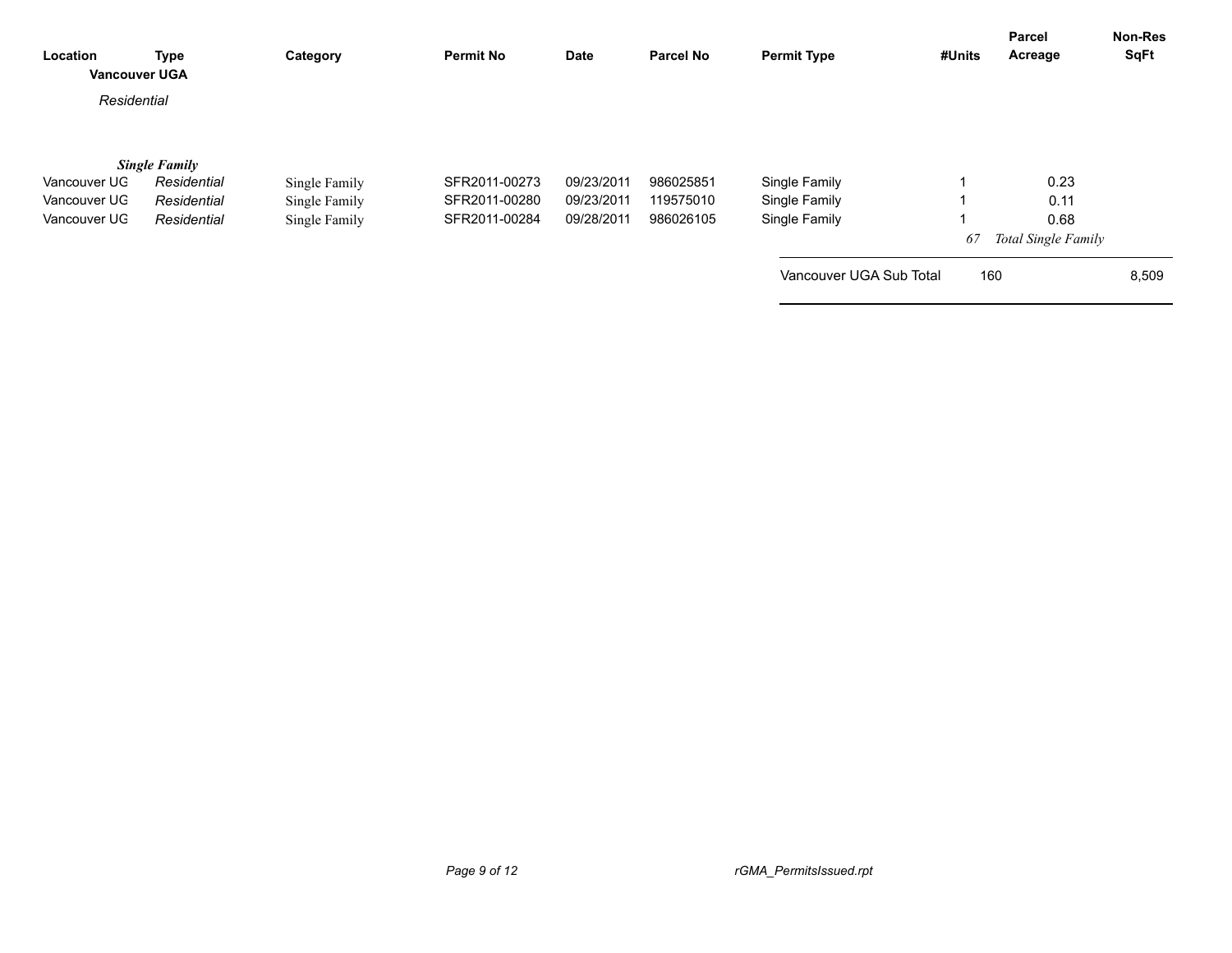| Location     | <b>Type</b>                         | Category      | <b>Permit No</b> | <b>Date</b> | <b>Parcel No</b> | <b>Permit Type</b>      | #Units      | Parcel<br>Acreage   | Non-Res<br><b>SqFt</b> |
|--------------|-------------------------------------|---------------|------------------|-------------|------------------|-------------------------|-------------|---------------------|------------------------|
| Washougal    |                                     |               |                  |             |                  |                         |             |                     |                        |
|              | Residential                         |               |                  |             |                  |                         |             |                     |                        |
|              |                                     |               |                  |             |                  |                         |             |                     |                        |
|              | <b>Single Family</b>                |               |                  |             |                  |                         |             |                     |                        |
| Washougal    | Residential                         | Single Family | 11060016         | 07/06/2011  | 130050194        | Single Family           | 1           | 0.16                |                        |
| Washougal    | Residential                         | Single Family | 11060021         | 07/06/2011  | 130050084        | Single Family           | 1           | 0.29                |                        |
| Washougal    | Residential                         | Single Family | 11060030         | 07/07/2011  | 132839048        | Single Family           | 1           | 0.13                |                        |
| Washougal    | Residential                         | Single Family | 11060034         | 07/07/2011  | 132839018        | Single Family           |             | 0.13                |                        |
| Washougal    | Residential                         | Single Family | 11060052         | 07/22/2011  | 130562026        | Single Family           |             | 0.20                |                        |
| Washougal    | Residential                         | Single Family | 11070003         | 08/05/2011  | 132839008        | Single Family           |             | 0.11                |                        |
| Washougal    | Residential                         | Single Family | 11070008         | 08/05/2011  | 132839006        | Single Family           |             | 0.10                |                        |
| Washougal    | Residential                         | Single Family | 11070033         | 08/02/2011  | 131530030        | Single Family           |             | 0.27                |                        |
| Washougal    | Residential                         | Single Family | 11070042         | 08/22/2011  | 123011030        | Single Family           |             | 0.24                |                        |
| Washougal    | Residential                         | Single Family | 11070053         | 08/09/2011  | 131530032        | Single Family           |             | 0.13                |                        |
| Washougal    | Residential                         | Single Family | 11070061         | 08/15/2011  | 130046006        | Single Family           |             | 0.26                |                        |
| Washougal    | Residential                         | Single Family | 11080018         | 08/23/2011  | 132591122        | Single Family           |             | 0.18                |                        |
| Washougal    | Residential                         | Single Family | 11080024         | 09/02/2011  | 131530024        | Single Family           |             | 0.19                |                        |
| Washougal    | Residential                         | Single Family | 11080060         | 09/23/2011  | 130050198        | Single Family           |             | 0.13                |                        |
|              |                                     |               |                  |             |                  |                         | 14          | Total Single Family |                        |
|              |                                     |               |                  |             |                  | Washougal Sub Total     | 14          |                     | 0                      |
|              | <b>Washougal UGA</b>                |               |                  |             |                  |                         |             |                     |                        |
|              | Residential                         |               |                  |             |                  |                         |             |                     |                        |
|              |                                     |               |                  |             |                  |                         |             |                     |                        |
|              |                                     |               |                  |             |                  |                         |             |                     |                        |
| Washougal UC | <b>Single Family</b><br>Residential | Single Family | SFR2011-00132    | 07/22/2011  | 123628006        | Single Family           |             | 1.39                |                        |
|              |                                     |               |                  |             |                  |                         |             | Total Single Family |                        |
|              |                                     |               |                  |             |                  | Washougal UGA Sub Total | $\mathbf 1$ |                     | 0                      |
|              |                                     |               |                  |             |                  |                         |             |                     |                        |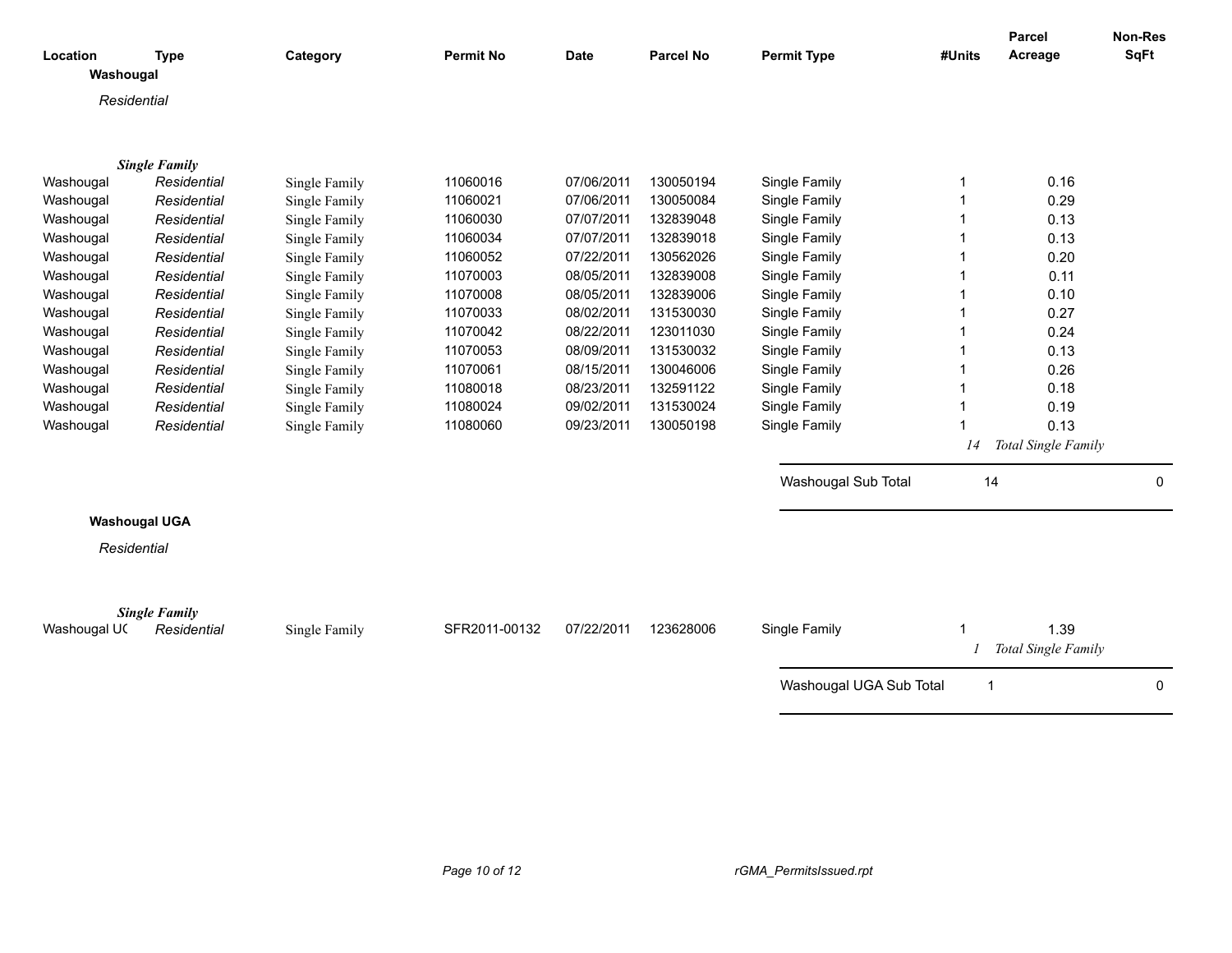| Location       | <b>Type</b>                 | Category         | <b>Permit No</b> | <b>Date</b> | <b>Parcel No</b> | <b>Permit Type</b>                | #Units      | <b>Parcel</b><br>Acreage | Non-Res<br><b>SqFt</b> |
|----------------|-----------------------------|------------------|------------------|-------------|------------------|-----------------------------------|-------------|--------------------------|------------------------|
|                | <b>Clark County (Rural)</b> |                  |                  |             |                  |                                   |             |                          |                        |
|                | Non-Residential             |                  |                  |             |                  |                                   |             |                          |                        |
|                |                             |                  |                  |             |                  |                                   |             |                          |                        |
| Clark County ( | Non-Residential             | Institutional    | COM2011-00177    | 07/21/2011  | 191919000        | Institutional                     |             | 58.39                    | 592                    |
| Clark County ( | Non-Residential             | Other Commercial | COM2011-00172    | 08/17/2011  | 133250000        | <b>Other Commercial</b>           |             | 150.54                   | 1,600                  |
| Residential    |                             |                  |                  |             |                  |                                   |             |                          |                        |
|                | <b>Single Family</b>        |                  |                  |             |                  |                                   |             |                          |                        |
| Clark County ( | Residential                 | Single Family    | SFR2011-00077    | 07/06/2011  | 986025818        | Single Family                     | 1           | 1.47                     |                        |
| Clark County ( | Residential                 | Single Family    | SFR2011-00127    | 07/21/2011  | 226594014        | Single Family                     | $\mathbf 1$ | 2.15                     |                        |
| Clark County ( | Residential                 | Single Family    | SFR2011-00131    | 08/02/2011  | 171320000        | Single Family                     | 1           | 4.00                     |                        |
| Clark County ( | Residential                 | Single Family    | SFR2011-00134    | 07/13/2011  | 180094000        | Single Family                     | 1           | 5.01                     |                        |
| Clark County ( | Residential                 | Single Family    | SFR2011-00155    | 07/19/2011  | 209108000        | Single Family                     | 1           | 15.45                    |                        |
| Clark County ( | Residential                 | Single Family    | SFR2011-00169    | 07/28/2011  | 255221000        | Single Family                     | 1           | 2.00                     |                        |
| Clark County ( | Residential                 | Single Family    | SFR2011-00173    | 07/07/2011  | 201828004        | Single Family                     | 1           | 5.47                     |                        |
| Clark County ( | Residential                 | Single Family    | SFR2011-00194    | 08/30/2011  | 195520016        | Single Family                     | $\mathbf 1$ | 1.00                     |                        |
| Clark County ( | Residential                 | Single Family    | SFR2011-00201    | 08/03/2011  | 986027184        | Single Family                     | 1           | 20.02                    |                        |
| Clark County ( | Residential                 | Single Family    | SFR2011-00204    | 07/29/2011  | 265768000        | Single Family                     | 1           | 5.03                     |                        |
| Clark County ( | Residential                 | Single Family    | SFR2011-00216    | 07/25/2011  | 120333000        | Single Family                     | 1           | 2.50                     |                        |
| Clark County ( | Residential                 | Single Family    | SFR2011-00219    | 08/17/2011  | 202117005        | Single Family                     | $\mathbf 1$ | 3.56                     |                        |
| Clark County ( | Residential                 | Single Family    | SFR2011-00221    | 08/08/2011  | 196694000        | Single Family                     | 1           | 3.95                     |                        |
| Clark County ( | Residential                 | Single Family    | SFR2011-00226    | 09/21/2011  | 133251000        | Single Family                     | $\mathbf 1$ | 4.89                     |                        |
| Clark County ( | Residential                 | Single Family    | SFR2011-00234    | 08/25/2011  | 986029212        | Single Family                     | 1           | 5.00                     |                        |
| Clark County ( | Residential                 | Single Family    | SFR2011-00241    | 08/25/2011  | 201828014        | Single Family                     | 1           | 5.02                     |                        |
| Clark County ( | Residential                 | Single Family    | SFR2011-00244    | 08/23/2011  | 986028854        | Single Family                     | 1           | 5.00                     |                        |
| Clark County ( | Residential                 | Single Family    | SFR2011-00247    | 09/23/2011  | 277497000        | Single Family                     | 1           | 6.01                     |                        |
| Clark County ( | Residential                 | Single Family    | SFR2011-00248    | 09/09/2011  | 204965012        | Single Family                     | 1           | 1.04                     |                        |
| Clark County ( | Residential                 | Single Family    | SFR2011-00249    | 08/25/2011  | 201828016        | Single Family                     | 1           | 5.53                     |                        |
| Clark County ( | Residential                 | Single Family    | SFR2011-00251    | 08/25/2011  | 173467000        | Single Family                     | 1           | 5.00                     |                        |
| Clark County ( | Residential                 | Single Family    | SFR2011-00254    | 09/16/2011  | 233822000        | Single Family                     | 1           | 15.58                    |                        |
| Clark County ( | Residential                 | Single Family    | SFR2011-00264    | 09/22/2011  | 204965014        | Single Family                     | 1           | 1.01                     |                        |
| Clark County ( | Residential                 | Single Family    | SFR2011-00266    | 09/13/2011  | 195529000        | Single Family                     | 1           | 1.03                     |                        |
| Clark County ( | Residential                 | Single Family    | SFR2011-00275    | 09/27/2011  | 266761012        | Single Family                     |             | 3.46                     |                        |
|                |                             |                  |                  |             |                  |                                   | 25          | Total Single Family      |                        |
|                |                             |                  |                  |             |                  | Clark County (Rural) Sub<br>Total | 25          |                          | 2,192                  |